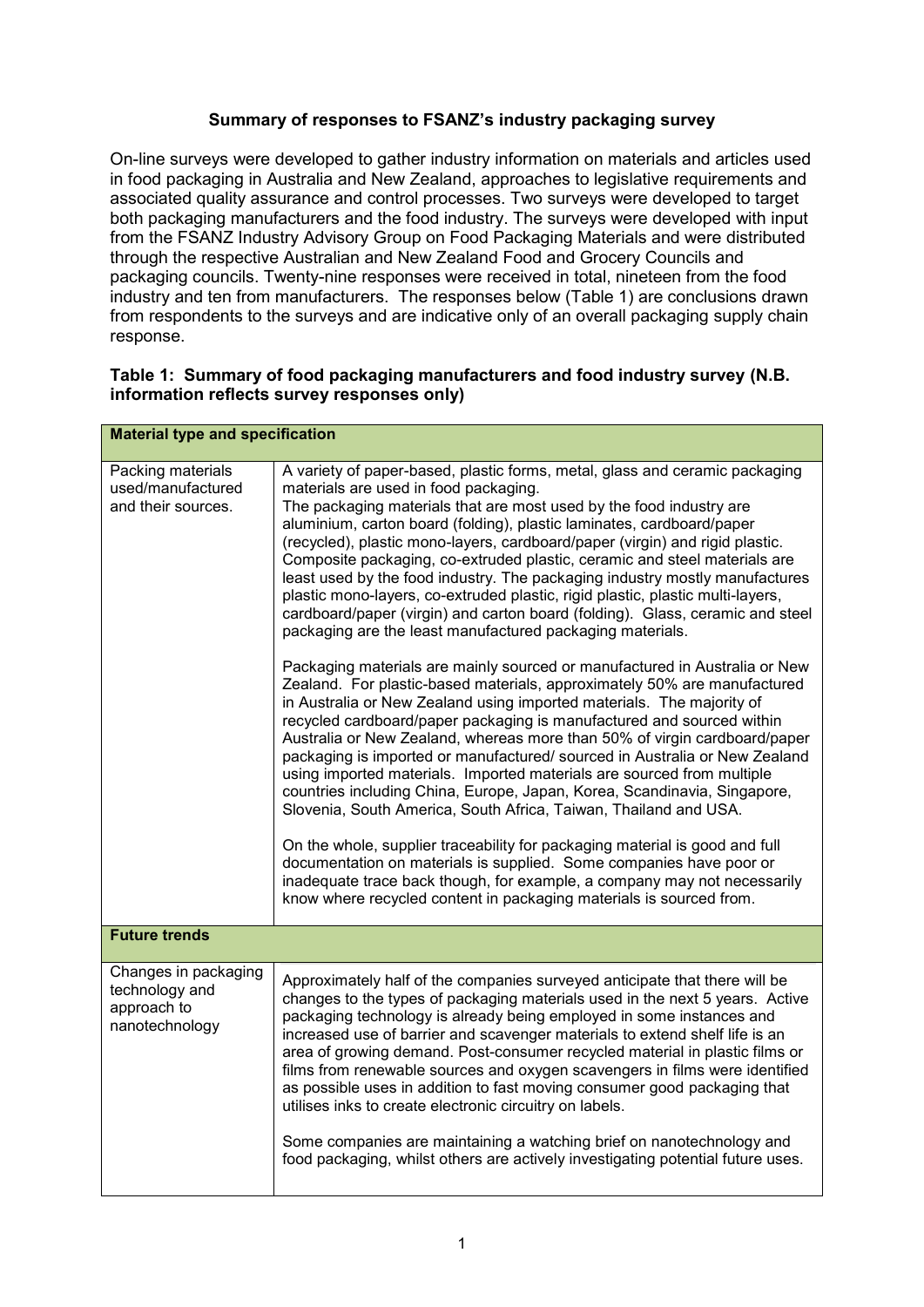|                                                      | Companies identified that they are investigating barrier improvements (e.g.<br>UV blocker) delivered through nanotechnology, but are taking a cautious<br>approach due to public perception concerns and potential food safety, and<br>occupational health and safety concerns. As with any innovative technology,<br>industry will assess the risks against the commercial benefits of investing in<br>nanotechnology. This activity is being investigated by larger companies'<br>global development teams.                                                                                                                                                                                                                                                                                                                                                                       |  |
|------------------------------------------------------|-------------------------------------------------------------------------------------------------------------------------------------------------------------------------------------------------------------------------------------------------------------------------------------------------------------------------------------------------------------------------------------------------------------------------------------------------------------------------------------------------------------------------------------------------------------------------------------------------------------------------------------------------------------------------------------------------------------------------------------------------------------------------------------------------------------------------------------------------------------------------------------|--|
| <b>Legislative requirements and compliance</b>       |                                                                                                                                                                                                                                                                                                                                                                                                                                                                                                                                                                                                                                                                                                                                                                                                                                                                                     |  |
| <b>Current Code</b><br>requirements for<br>packaging | Whilst it was recognised that Australia and New Zealand have regulations for<br>mandating the production and supply of safe and quality food products in the<br>market, the majority of respondents $(60 - 80%)$ indicated that the current<br>requirements for packaging in the Code are inadequate ('minimalistic at<br>best') or not suitably specific for them to manage risks and do not meet the<br>requirements of their customers.                                                                                                                                                                                                                                                                                                                                                                                                                                          |  |
|                                                      | Several respondents indicated that they understand that by meeting EU<br>and/or US legislative requirements for FCMs they 'by default' meet Australia<br>New Zealand standards (through the Codes' reference to the Australian<br>Standard AS2070). Meeting EU and/or US legislative requirements was<br>generally accepted as reasonable evidence of compliance. It was also stated<br>that 'Australia is viewed as not having any legislation for packaging in contact<br>with food' and that by meeting the EU and US regulations, the standards in<br>the Code are 'largely irrelevant' and do not assist exporters as the level of<br>requirement is significantly lower than those of export markets. Larger<br>companies also expressed concerns that local manufacturers of packaging<br>may be unaware of the requirements of EU or US legislation, or indeed the<br>Code. |  |
|                                                      | The current wording in the Code is thought to be dated and needs<br>clarification. One respondent stated, 'there is no stated requirement that<br>manufacturers or retailers need to have evidence that shows food contact<br>packaging is compliant with pertinent regulations/directives.'                                                                                                                                                                                                                                                                                                                                                                                                                                                                                                                                                                                        |  |
|                                                      | Concerns were also expressed regarding:                                                                                                                                                                                                                                                                                                                                                                                                                                                                                                                                                                                                                                                                                                                                                                                                                                             |  |
|                                                      | enforceability of current standards<br>clarification of the process for confirming compliance to regulations for<br>new packaging formats, such as functional packaging.<br>Lack of legislative requirements regarding the safety of unknown, new<br>and emerging packaging materials.<br>the need for a better understanding of chemical migration into food,<br>especially with highly recycled content in paper.<br>the implications of the increased use of recycled materials and their<br>regulatory impact: guidance on this for packaging suppliers would be<br>welcomed.<br>the importation of cheap packaging materials which cannot be verified<br>as safe.                                                                                                                                                                                                              |  |
| Reference to<br>overseas packaging<br>legislation    | All packaging manufacturers refer to the EU plastics regulations (EU<br>10/2011) and, in the majority of cases, also to the US FDA regulations (21<br>CFR 170-199).                                                                                                                                                                                                                                                                                                                                                                                                                                                                                                                                                                                                                                                                                                                 |  |
|                                                      | Other international FCM legislative requirements referred to include those<br>from: Canada, China, Germany, Gulf States, Indonesia, Japan, Korea,<br>Russia, Switzerland, Thailand and Vietnam.                                                                                                                                                                                                                                                                                                                                                                                                                                                                                                                                                                                                                                                                                     |  |